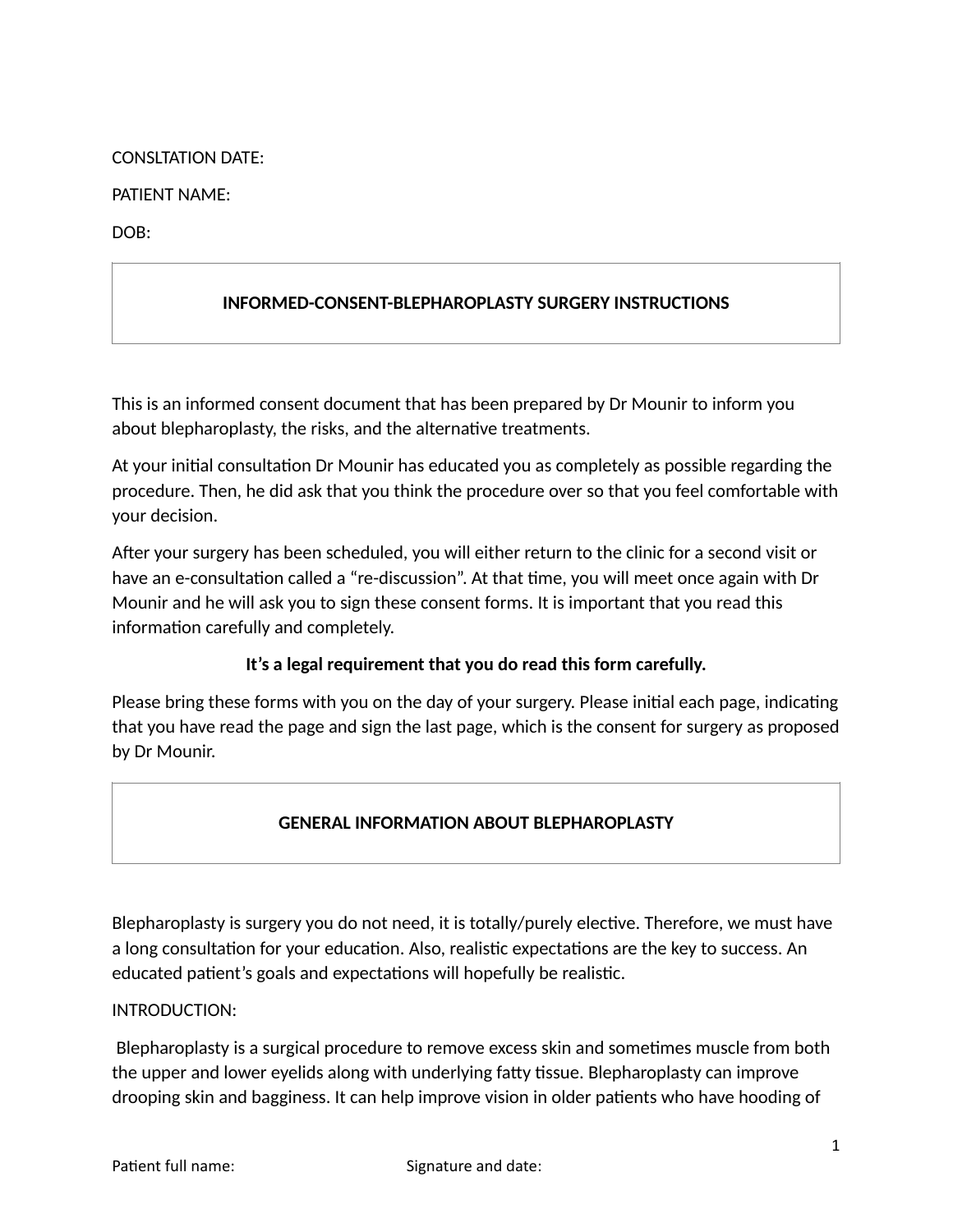their upper eyelids. Although it can add an upper eyelid crease to the Asian eyelid, it will not erase evidence of one's racial or ethnic heritage. **Blepharoplasty will not remove "crow's feet" <u>or other wrinkles, eliminate dark circles</u> under the eyes, or lift sagging eyebrows.</u>** 

Blepharoplasty surgery is customized for every patient, depending on his or her particular needs. It can be performed alone involving upper, lower or both eyelid regions, or in conjunction with other surgical procedures of the eye, face, brow, or nose. Eyelid surgery cannot stop the process of aging. It can, however, diminish the look of loose skin and bagginess in the eyelid region.

## WHY CONSIDER THIS PROCEDURE?

For yourself only. The decision to have this procedure must be for you, not for or because of anyone else. Occasionally it can be done for a documented visual field deficit.

### ALTERNATIVE TREATMENTS

Alternative forms of management include not treating the skin laxness and bagginess in the eyelids by surgery. Improvement of skin laxness, fatty deposits and skin wrinkles may be accomplished by other treatments or surgery such as a brow lift when indicated. Other forms of eyelid surgery may be needed should you have disorders affecting the function of the eyelid such as drooping eyelids from muscle problems (eyelid ptosis) or looseness between the eyelid and eyeball (ectropion). Minor skin wrinkling may be improved through chemical skin-peels or other skin treatments. Risks and potential complications are associated with alternative forms of treatment.

### Goal of Blepharoplasty:

The objective is to make you look as good as we can for who you are. Certain limitations exist due to a person's own anatomy (skin type, bone structure, etc.).

- How long will it last? The average patient has about 10 years until the present condition has recurred.
- Can be done under Local or sedation or general
- Sutures will be "pulled out" in about 7 days in Clinic or Outpatient
- Return to normal activities after 7 to 10 days
- You will be reviewed Post-operatively at Day 7 and week 6.

What could happen after the surgery:

| $\bullet$ Discoloration/Swelling | $\bullet$ Tightness/relaxation |
|----------------------------------|--------------------------------|
|                                  |                                |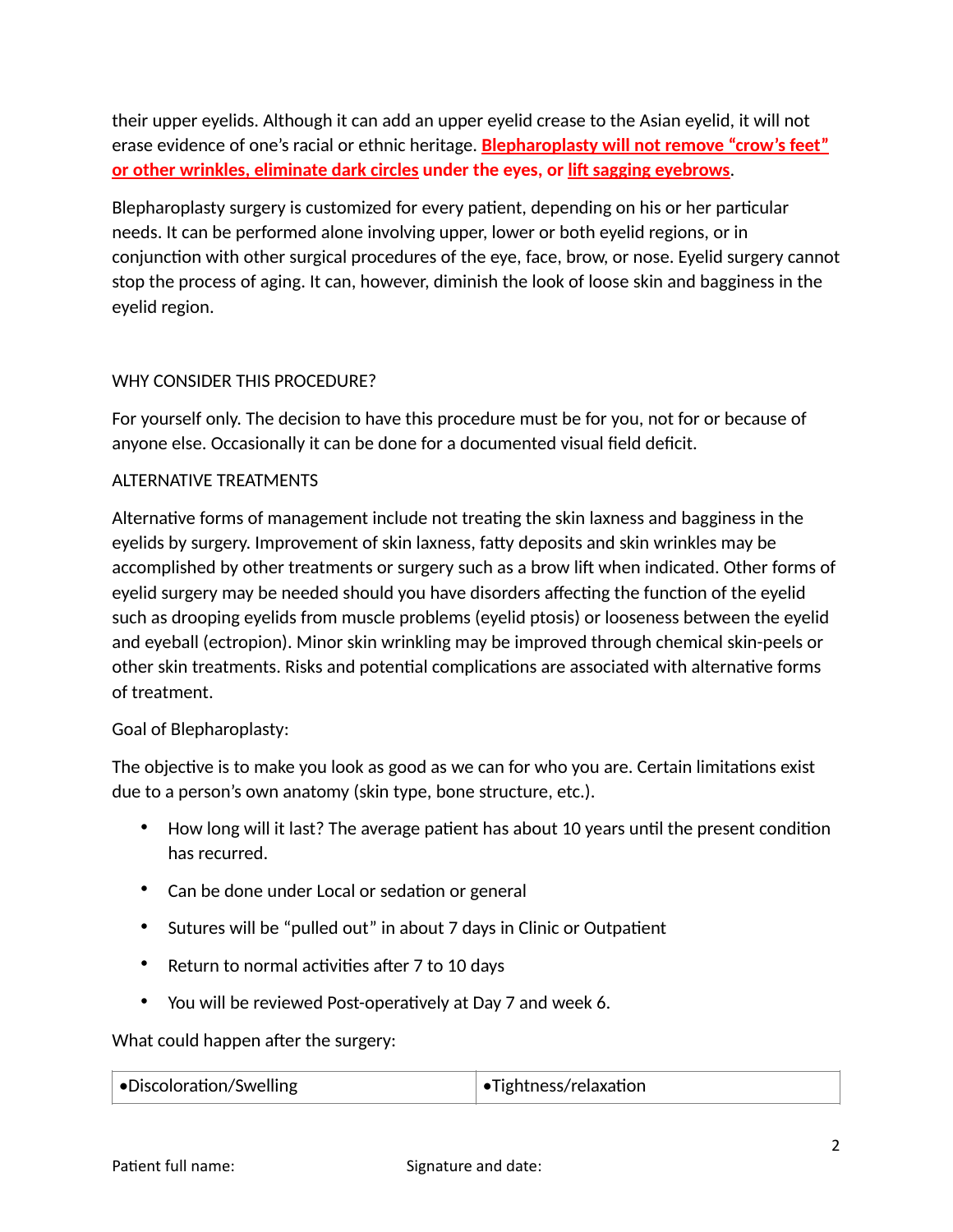| $\bullet$ Scars/Asymmetry of the scar (*) | •Discomfort (pain/sensitivity) |
|-------------------------------------------|--------------------------------|
| •Lumps/ Irregularities/Asymmetry          | • change in eye contour        |
| •Dryness/excess tearing                   | • Psychological depression     |
| •Sensitivity                              | • Restricted activity          |
| $\bullet$ Asymmetry                       | •Numbness Itching              |

### **RISKS Of BLEPHAROPLASTY SURGERY**

Every surgical procedure involves a certain amount of risk, and it is important that you understand the risks involved. An individual's choice to undergo a surgical procedure is based on the comparison of the risk to potential benefit. Although most patients do not experience the following complications, you should discuss each of them with Dr. Mounir to make sure you understand the risks, potential complications, and consequences of blepharoplasty surgery.

- Bleeding: It is possible, though unusual, to have a bleeding episode during or after surgery. Bleeding may occur under the skin or internally around the eyeball. Should you develop post-operative bleeding, it may require emergency treatment or surgery. Do not take any aspirin or anti-inflammatory medications for ten days before surgery, as this may contribute to a greater risk of a bleeding problem. Hypertension (high blood pressure) that is not under good medical control may cause bleeding during or after surgery. Accumulations of blood under the eyelids may delay healing and cause scarring. Blindness- Blindness is extremely rare after blepharoplasty. However, it can be caused by internal bleeding around the eye during or after surgery. The occurrence of this is not predictable. This bleeding causes pain that would be noticeable to the patient, who is then instructed to call Dr. Mounir.
- Infection: Infection is very rare after surgery. Should an infection occur, additional treatment including antibiotics might be necessary.
- Scarring: Although good wound healing after a surgical procedure is expected, abnormal scars may occur both within the eyelid and deeper tissues. In rare cases, abnormal scars may result. Scars may be unattractive and of a different colour than surrounding skin. There is the possibility of visible marks in the eyelid or small skin cysts from sutures.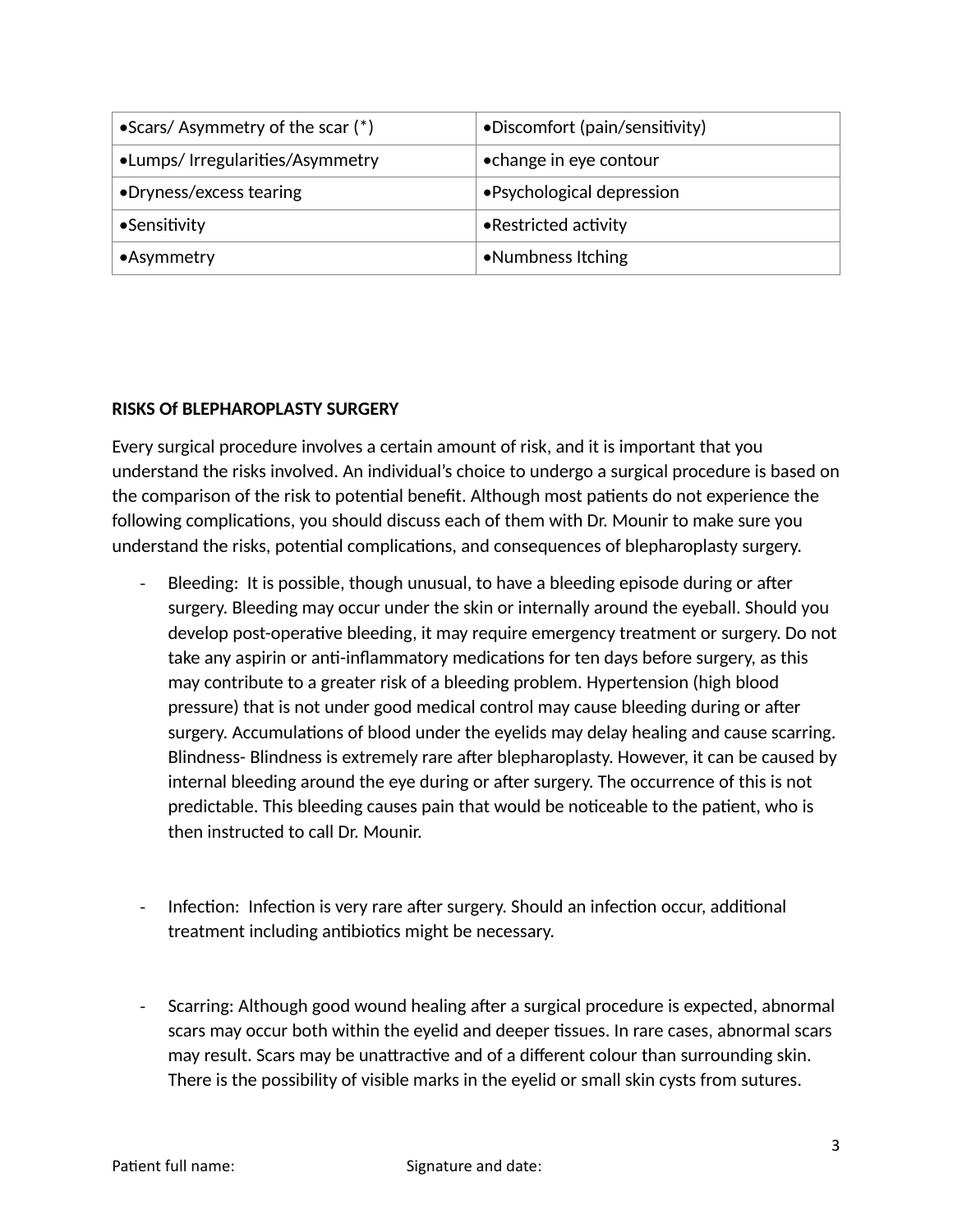Additional treatments may be needed to treat scarring. There is a charge for additional surgery.

- Damage to deeper structures: Deeper structures such as nerves, blood vessels, and eye muscles may be damaged during the course of surgery. The potential for this to occur varies with the type of blepharoplasty procedure performed. Injury to deeper structures may be temporary or permanent.
- Dry eye problems: Permanent disorders involving decreased tear production can occur after blepharoplasty. The occurrence of this is rare and not entirely predictable. Individuals who normally have dry eyes may be advised to use special caution in considering blepharoplasty surgery.
- Asymmetry: The human face and eyelid region is normally asymmetrical. There will be a variation from one side to the other following a blepharoplasty surgery.
- Chronic pain: Chronic pain may occur very infrequently after blepharoplasty.
- Skin disorders/skin cancer: A blepharoplasty is a surgical procedure to tighten the loose skin and deeper structures of the eyelid. Skin disorders and skin cancer may occur independently of eyelid surgery.
- Ectropion: This complication is associated with lower blepharoplasty (please ignore if you are having upper Blephs done only) Ectropion means displacement of the lower eyelid away from the eyeball is a rare complication. This can occur temporarily after surgery and respond with taping of the eyelid. Further surgery may be required to correct this condition. There is a charge for additional surgery. Corneal exposure problems Some patients experience difficulties closing their eyelids after surgery and problems may occur in the cornea due to dryness. Should this rare complication occur, additional treatments or surgery and treatment might be necessary.
- There is the possibility of a poor result from eyelid surgery. Surgery may result in unacceptable visible deformities, loss of function, wound disruption, and loss of sensation. You may be disappointed with the results of surgery. Infrequently, it is necessary to perform additional surgery to improve your results. Additional surgical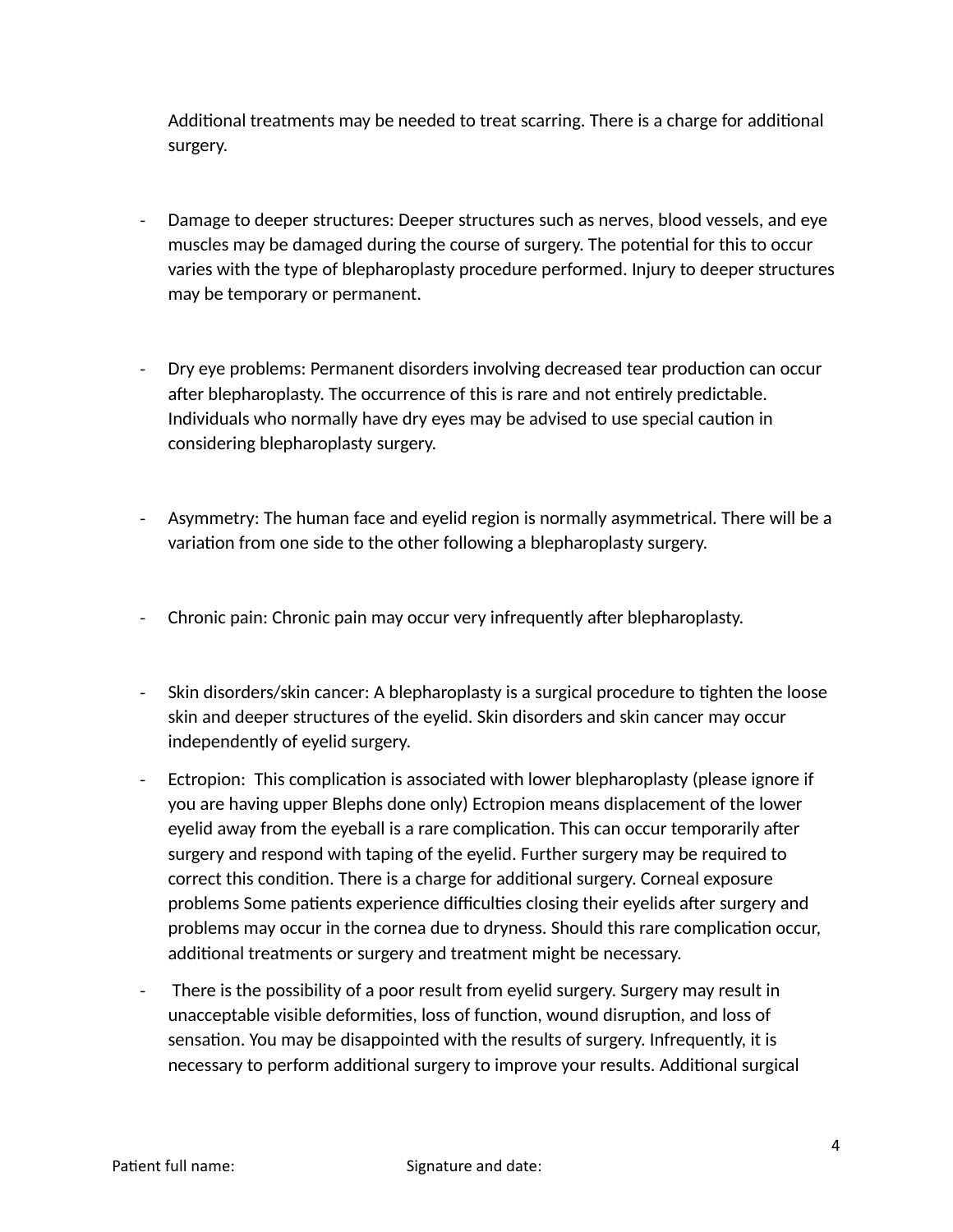procedures such as a **browlift** may be needed to correct eyebrow sagging, which contributes to upper eyelid problems. There is a charge for additional surgery

- Allergic reactions: In rare cases, local allergies to tape, suture material, or topical preparations have been reported.
- Systemic reactions, which are more serious, may occur to drugs used during surgery and prescription medicines. Allergic reactions may require additional treatment.
- Eyelash hair loss- Hair loss may occur in the lower eyelash area where the skin was elevated during surgery. The occurrence of this is not predictable. Hair loss may be temporary or permanent.
- Delayed healing: Wound disruption or delayed wound healing is possible.
- Long term effects: Subsequent alterations in eyelid appearance may occur as the result of aging, weight loss or gain, sun exposure, or other circumstances not related to eyelid surgery.
- Blepharoplasty surgery does not arrest the aging process or produce permanent tightening of the eyelid region. Future surgery or other treatments may be necessary to maintain the results of a blepharoplasty.
- Anaesthesia Both local and general anaesthesia involve risk. There is the possibility of complications, injury, and even death from all forms of surgical anaesthesia or sedation.
- Vision Change: Rarely, the patient may experience temporary or permanent change in vision-both near and far vision can become blurry. This usually resolves as the swelling subsides, but can take up to 6 months, and may be permanent, requiring corrective lenses. We recommend a pre-op visit to your ophthalmologist to diagnose any underlying refractive disorders or other eye disease.
- Risk of Deep Venous Thrombosis (DVT): While we realize it may be inconvenient for you, we do recommend stopping all extra hormones prior to surgery, because these can increase your risk for a blood clot in your leg.
- For our patients who are on birth control pills, please discontinue these-- but don't forget another type of barrier contraception! For our more mature patients taking HRT (hormone replacement therapy), we regret you may have increased symptoms related to menopause, but once again, we believe it is worth the inconvenience to increase your safety
- ADDITIONAL SURGERY NECESSARY There are many variable conditions in addition to risk and potential surgical complications that may influence the long-term result of eyelid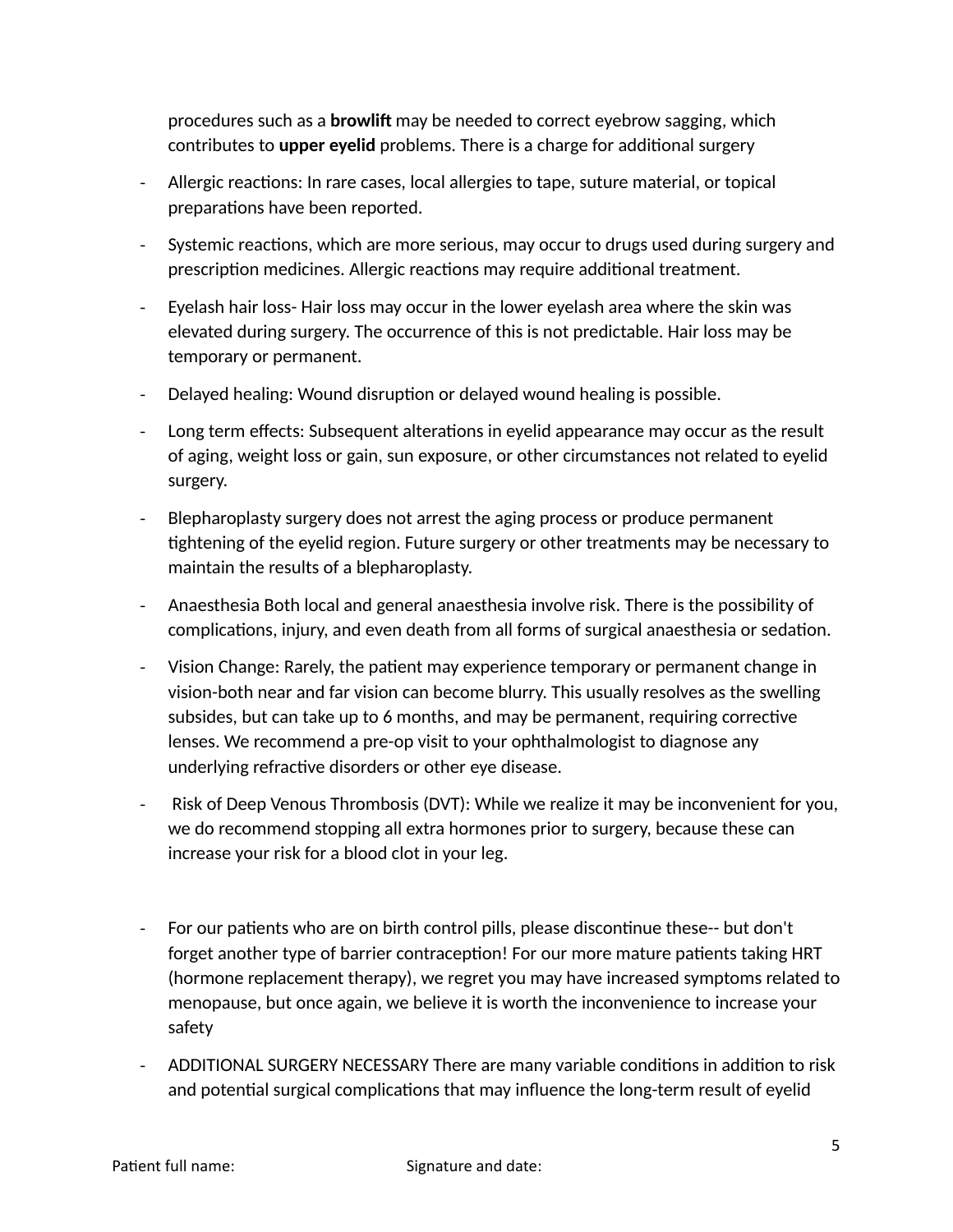surgery. Even though risks and complications occur infrequently, the risks cited are the ones that are particularly associated with blepharoplasty surgery. Other complications and risks can occur but are uncommon. Should complications occur, additional surgery or other treatments may be necessary.

- NO GUARANTEE The practice of medicine and surgery is not an exact science. Although good results are expected, there is no guarantee or warranty expressed or implied, on the results that may be obtained.
- REVISION POLICY On occasion, surgical revision (i.e. return to the O.R. for emergency reasons such as infections, bleeding etc.). It may be indicated following the original surgery. If planned or performed within (1) year after the surgery, there will be no charge by Dr. Mounir, but a facility fee will be charged by the hospital for the use of the operating room or treatment room.
- By signing these forms, you acknowledge that we have done the following:
	- $\circ$  1. Dr Mounir has explained the procedure in as much detail as requested for each patient.
	- $\circ$  2. You have read through together, with verbal explanations as needed, the consent forms and allowed ample time for questions.
	- $\circ$  3. You are aware that the pictures on drmounir.com do show a range of results obtained. Dr Mounir did explain that these pictures are of different individuals and the result of every person is different- including the complications of bleeding, infection, scarring and asymmetry.
	- $\circ$  4. You have been provided with information on the post- op period as well as what to expect for the future. It is important that you read the above information carefully and have all of your questions answered before signing the consent on the next page.

### **PROCEDURE OR TREATMENT**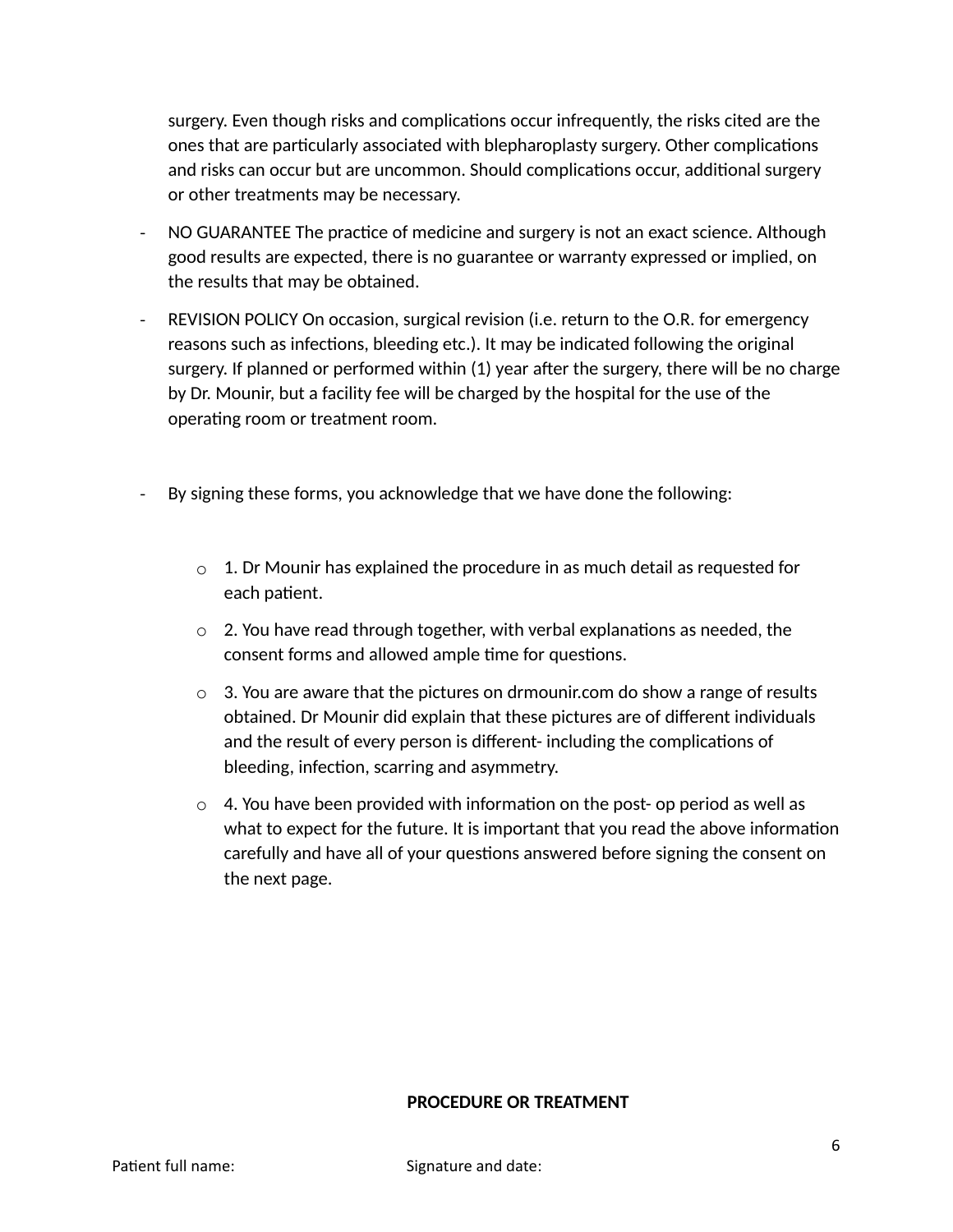1. I hereby authorize Dr. Mounir and such assistants as may be selected to perform the following procedure or treatment:

BLEPHAROPLASTY (upper - lower- please circle)

I have received the following information sheet:

### **OP02 Lite Blepharoplasty**

2. I recognize that during the course of the operation and medical treatment or anaesthesia, unforeseen conditions may necessitate different procedures than those above. I therefore authorize Dr. Mounir and assistants or designees to perform such other procedures that are in the exercise of her professional judgment necessary and desirable. The authority granted under this paragraph shall include all conditions that require treatment and are not known to Dr. Mounir at the time the procedure is begun.

3. I consent to the administration of such anaesthetics considered necessary or advisable. I understand that all forms of anaesthesia involve risk and the possibility of complications, injury, and sometimes death.

4. I acknowledge that no guarantee has been given by anyone as to the results that may be obtained.

5. I consent to the photographing or televising of the operation(s) or procedure(s) to be performed, including appropriate portions of my body, for medical, scientific or educational purposes, provided my identity is not revealed by the pictures.

6. For purposes of advancing medical education, I consent to the admittance of observers to the operating room.

7. I consent to the disposal of any tissue, medical devices or body parts which may be removed.

8. IT HAS BEEN EXPLAINED TO ME IN A WAY THAT I UNDERSTAND:

- a. THE ABOVE TREATMENT OR PROCEDURE TO BE UNDERTAKEN
- b. THERE MAY BE ALTERNATIVE PROCEDURES OR METHODS OF TREATMENT
- c. THERE ARE RISKS TO THE PROCEDURE OR TREATMENT PROPOSED

9. I, \_\_\_\_\_\_\_\_\_\_\_\_\_\_\_\_\_\_\_\_\_\_\_\_\_\_\_\_\_\_\_\_\_\_\_\_\_\_\_\_\_\_, have reviewed this

Informed Consent with Dr. Mounir and have had all my questions answered to my satisfaction.